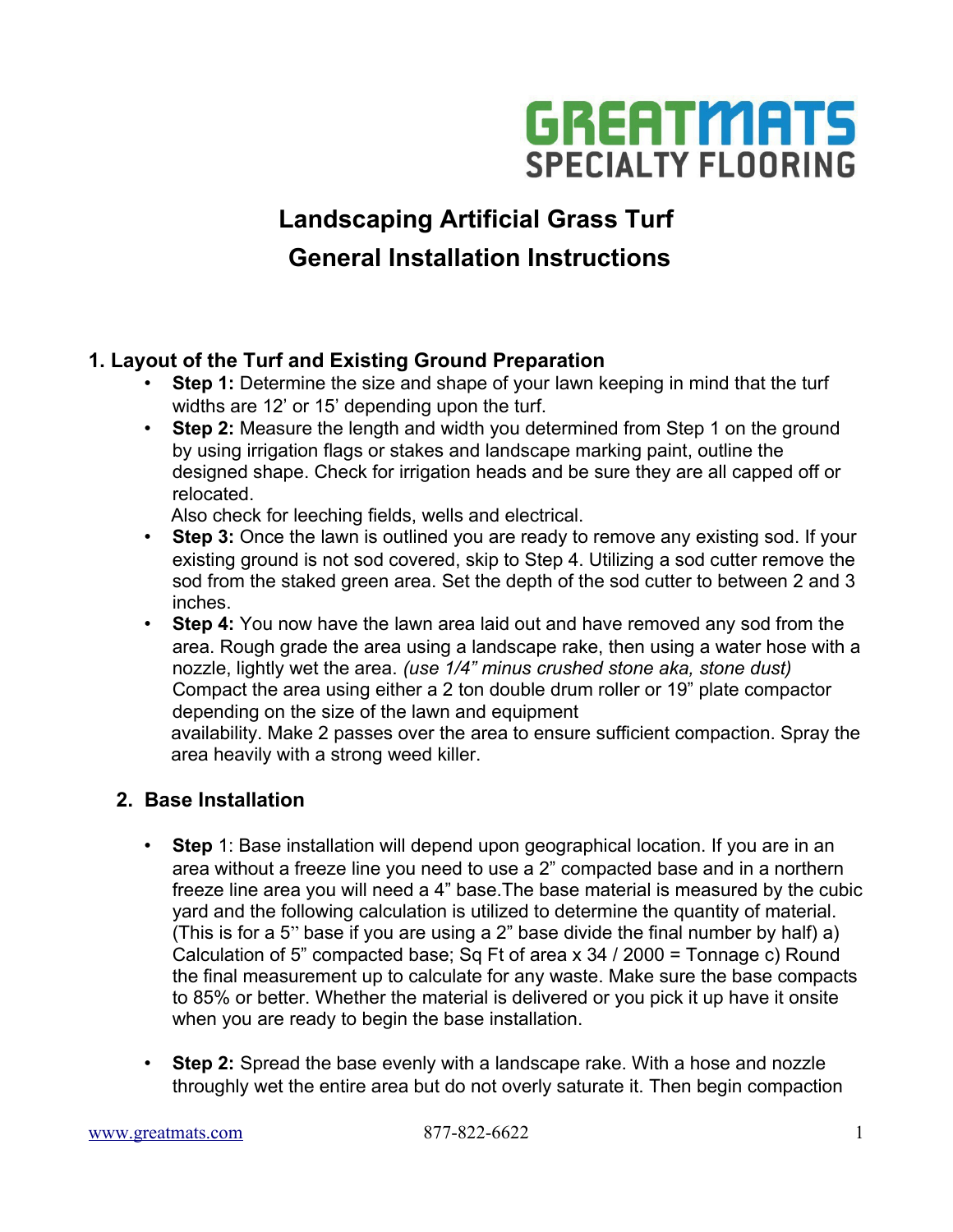## **General Instructions Landscaping Artificial Turf Continued**

- with the 2 ton double drum roller or 19" plate compactor. You should make even passes over the area and repeat 2 - 4 times to ensure sufficient compaction. Make sure the base is prepared for natural drainage.
- **Step 3:** Keep in mind the base for general installation is not as critical as the base of a putting green. You are only looking for a stable compacted base to install the turf over, not a perfect base that you can putt on. Make sure there is proper drainage for water runoff.
- If you are installing a school lawn you must make sure you go by the CPSC Standards for fall zones. (Online handbook [www.cpsc.gov/cpscpub/pubs/325.pdf\)](http://www.cpsc.gov/cpscpub/pubs/325.pdf)

## **3. Turf Installation**

- The turf comes in 12' and 15' widths. Any lawn that is wider than those widths will have to be constructed of two or more pieces of turf seamed together.
- **Step 1:** Before installing your turf, unroll it and lay it out flat on top of the base to let it relax from being rolled up. To unroll the turf, place the roll or rolls on one side of the lawn and gently roll turf out over the base. Do not drag the turf across the surfaces of the base.
- BE SURE THAT BOTH PIECES ARE LAYING IN THE SAME DIRECTION.
- If you do not have 2 pieces of turf to seam together move on to 6. Shaping.

## **4. Seaming**

- **Step 1:** Now that you have both pieces rolled out onto the base, you will need to overlap the two edges that will be seamed together. Make sure the overlap is at least 3 inches. Part of one piece will be on top of the other and they will be referred to as top piece and bottom piece for this procedure.
- **Step 2:** Take the top piece and flip it back over and you will see the stitches from the back side- go in about two inches from the side and cut directly between two stitches. Cut right next to the stitch on one piece – cut opposite of stitch on second piece and seam together. If stitches are not straight, cut one piece same - overlay second piece and cut (with back cutter) to match first piece.
- **Step 3:** After the top piece is cut put it back on top of the bottom piece. Mark the bottom piece between two stitches were the top piece lies.
- **Step 4:** Pull back the bottom piece and cut between those two stitches that were marked.
- **Step 5:** Now that both pieces of turf have been cut, lay them next to each other and make sure that the seam is tight with good pressure applied.
- **Step 6:** At either end of the seam continue in the direction of the seam off the end of the turf and draw a small line in the base. These lines will be used to set the seam cloth in the proper alignment after the turf edges are rolled back.
- **Step 7:** *Use a urethane based adhesive on the seam cloth, spread with an 1/8" trowel over the seam cloth 10" wide (seam cloth 12" wide), close seam (make sure fibers do not get trapped in adhesive)*